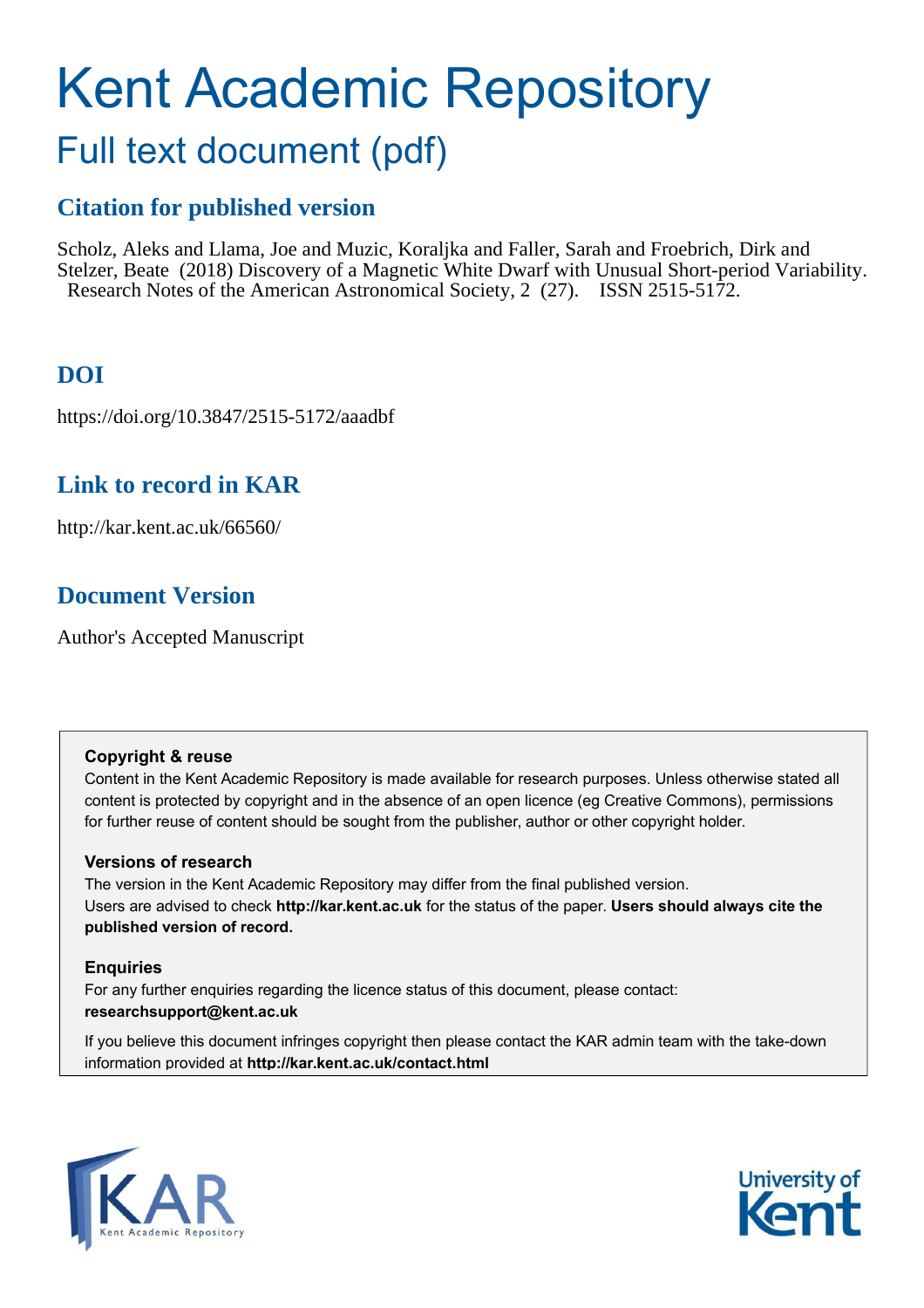Discovery of a magnetic white dwarf with unusual short-period variability

ALEKS SCHOLZ,<sup>1</sup> JOE LLAMA,<sup>2</sup> KORALJKA MUZIC,<sup>3</sup> SARAH FALLER,<sup>1</sup> DIRK FROEBRICH,<sup>4</sup> AND BEATE STELZER<sup>5,6</sup>

<sup>1</sup>SUPA, School of Physics & Astronomy, University of St Andrews, North Haugh, St Andrews, KY16 9SS, United Kingdom <sup>2</sup>Lowell Observatory, 1400 W. Mars Hill Rd. Flagstaff, AZ 86001, USA

<sup>3</sup>SIM/CENTRA, Faculdade de Ciencias de Universidade de Lisboa, Ed. C8, Campo Grande, P-1749-016 Lisboa, Portugal <sup>4</sup> Centre for Astrophysics and Planetary Science, University of Kent, Canterbury, CT2 7NH, UK

<sup>5</sup> Institut für Astronomie und Astrophysik, Eberhard Karls Universität, Sand 1, D-72076 Tübingen, Germany

6 INAF-Osservatorio Astronomico di Palermo, Piazza del Parlamento 1, 90134, Palermo, Italy

<span id="page-1-1"></span>(Accepted for publication in RNAAS)

Keywords: (stars:) white dwarfs  $-$  (stars:) starspots  $-$  stars: magnetic field  $-$  stars: peculiar

We report the discovery of a magnetic white dwarf which shows periodic variability with  $P = 110 \,\mathrm{min}$ , colordependent amplitudes and a transient phase shift in the blue compared to the red lightcurve – a previously unknown type of variability for this type of object. We attribute the variations either to a close ultracool (thus far undetected) companion or, more likely, to magnetic spots with unusual temperature structure.

The object SDSS 160357.93+140929.97 (hereafter SDSS 16+14) was identified as a magnetic white dwarf in [Kepler](#page-1-0) [et al.](#page-1-0) [\(2013\)](#page-1-0), with an effective temperature of 10123 K and a magnetic field strength of 43 MG. We monitored this target on May 3rd and June 5th 2015, each time over a time period of 3 h, using the optical camera EFOSC2 at the ESO/NTT (program 095.D-0245). The g-band lightcurves shows a photometric period of ∼ 100 min, with a min-max amplitude of  $\sim 3\%$  (compared to a photometric noise of [1](#page-0-0)-2%).<sup>1</sup>

We obtained high signal-to-noise lightcurves for SDSS 16+14 using Lowell Observatory's Discovery Channel Telescope (DCT) and the Large Monolithic Imager (LMI), on June 15th and July 4th 2017. Here we observed in the three filters g, r, i quasi-simultaneously, i.e. switching filters every few minutes. The resulting multi-band lightcurves are shown in Figure [1.](#page-1-1) This dataset confirms the presence of a photometric period with  $P = 110 \pm 3$  min, averaged over the six lightcurves. The amplitudes in g, r, and i are 0.027, 0.021, 0.021 in the first run and 0.030, 0.021, 0.019 in the second run, respectively. Interestingly, the first set of observations shows a clear offset in phase of ∼ 0.2 between the r/i-band lightcurves and the one in the g-band. This offset was not observed (or is significantly smaller) in the second run. Both times, the g-band lightcurve is deviating from the sinusoidal variations seen in r- and i-band.

<span id="page-1-7"></span><span id="page-1-6"></span><span id="page-1-5"></span><span id="page-1-4"></span><span id="page-1-3"></span><span id="page-1-2"></span><span id="page-1-0"></span>There are two ways to explain this type of variability. The first option is to postulate the presence of a cool, unresolved companion, with the period being the orbital period. The observed period and amplitude fit into the small group of white plus brown dwarf systems in the literature [\(Casewell et al. 2018\)](#page-1-2). The variability could be produced by reflected light, thermal re-radiation, accretion, or beaming [\(Maoz et al. 2015\)](#page-1-3). The phaseshift may be caused by more than one of these mechanisms being involved. To validate this hypothesis, we searched for the IR excess caused by the companion, using deep H- and K-band imaging from Subaru/IRCS, in an observing run on July 1-2 2017. The object is clearly detected as a single point source, and we measure magnitudes of  $H = 18.1 \pm 0.1$  and  $K = 18.3 \pm 0.1$ . Within the errorbars, this is consistent with a 10000 K blackbody scaled to the Sloan g-band magnitude of SDSS 16+14 and rules out L-type companions with  $T > 1000$  K. Radial velocity monitoring is needed to exclude even cooler companions.

In absence of an IR excess, the favoured explanation is the presence of magnetic spots and a rotational modulation of the flux. In terms of period, amplitude, temperature and magnetic field strength, SDSS 16+14 fits into the sample of magnetic white dwarfs with measured rotation periods by [Brinkworth et al.](#page-1-4) [\(2013\)](#page-1-4). Simple blackbody spot models,

Corresponding author: Aleks Scholz [as110@st-andrews.ac.uk](mailto: as110@st-andrews.ac.uk)

 $1$  As part of the same run we also confirm in broadband light the periods for SDSS 151415.66+074446.50 and SDSS 125044.43+154957.36, both known to have short-period RV companions [\(Breedt et al. 2012\)](#page-1-5).